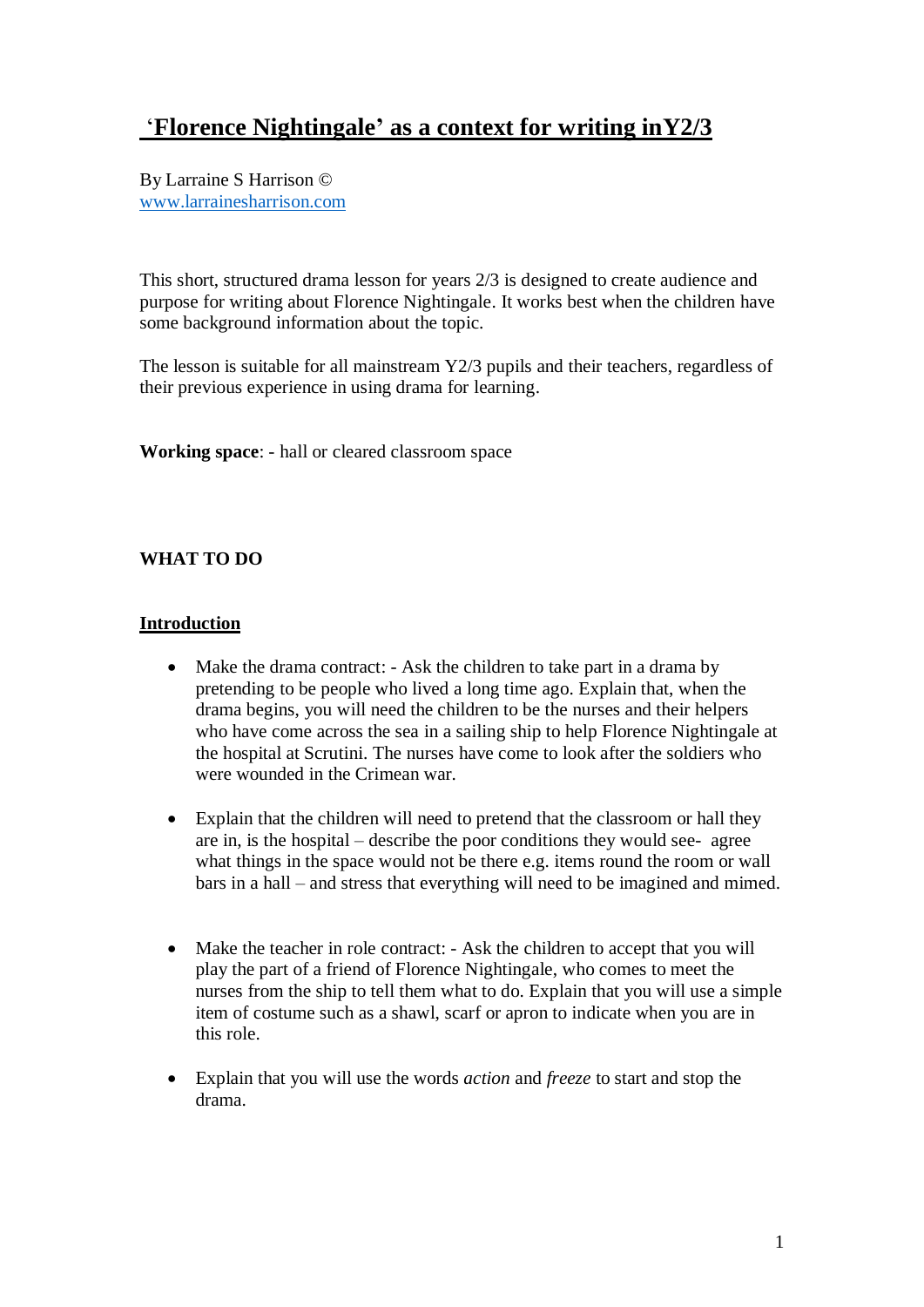## **Activity**

- Start the drama on the word *action* and put on the shawl or item of clothing to indicate you are in role. *(Teaching tip: - when taking on a role, do not try to use a different voice or different mannerisms, as this will distract the children. They are used to pretending when they play and will have no trouble accepting you in this role as long as you present the information sincerely.)*
- In role as Florence's friend and colleague, tell the nurses how grateful Florence Nightingale is for their help. Florence is currently busy in another part of the hospital. But Florence sends some bad news - they will not be allowed to nurse the soldiers or look after them in any way– due to the jealous doctor in charge. He will only let Florence and her nurses clean up the wards. Stress the importance of the cleaning due to filthy conditions, such as food on the floor attracting rats and spreading disease.
- Explain that the doctor is always watching and checking up so they need to do a good job with the cleaning, otherwise Florence will get into trouble and they could all be sent home. Ask them to work quietly and carefully so they don't disturb the sick soldiers. Stress how sick they are.

## *Job 1 Sweeping*

Using mime, show the nurses how to open the cupboards, get the brooms and sweep the dirt into a bin using a shovel from the cupboard.

Then ask the nurses to do the same. Ask any children who are reluctant if they will help you as you also do the sweeping. After a short while, ask the nurses to stop whilst you inspect what they have done so far. *(Teaching tip- Don't worry too much about the quality of the mime, as long as the children are working with integrity. If any children are not taking the work seriously, have a quiet word or ask them to watch for a while until they can join in properly. Stop the jobs as soon as you notice a few children have finished.)* Then walk round each area and ask who has swept each part. Give them praise for doing a good job.

## *Jobs 2,3and 4*

Ask the nurses to watch as you show them what else needs doing and then let them choose which they want to do.

*2) Washing the floor with mops*. Using mime as before, demonstrate how to fill the buckets by the sinks – and then get floor mops from the cupboard

*3) Wiping the tables next to the beds and round the windows* – tell them where the cloths are and check they can remember where the sinks are.

*4) Fixing broken beds and windows*- hammers and nails are in the cupboards but stress the need to work quietly so as not to disturb the soldiers. Check and praise briefly.

• Take off the role costume and stop the drama using the word *freeze.* Come out of teacher in role to explain that the next time you say *action,* it will be 2 weeks later. Explain that, due to all the cleaning over the past 2 weeks, the wards are looking better and some of the soldiers are smiling, but Florence Nightingale and her nurses are cross because they are not allowed to nurse. Then one day Florence sent an important message to all her nurses.